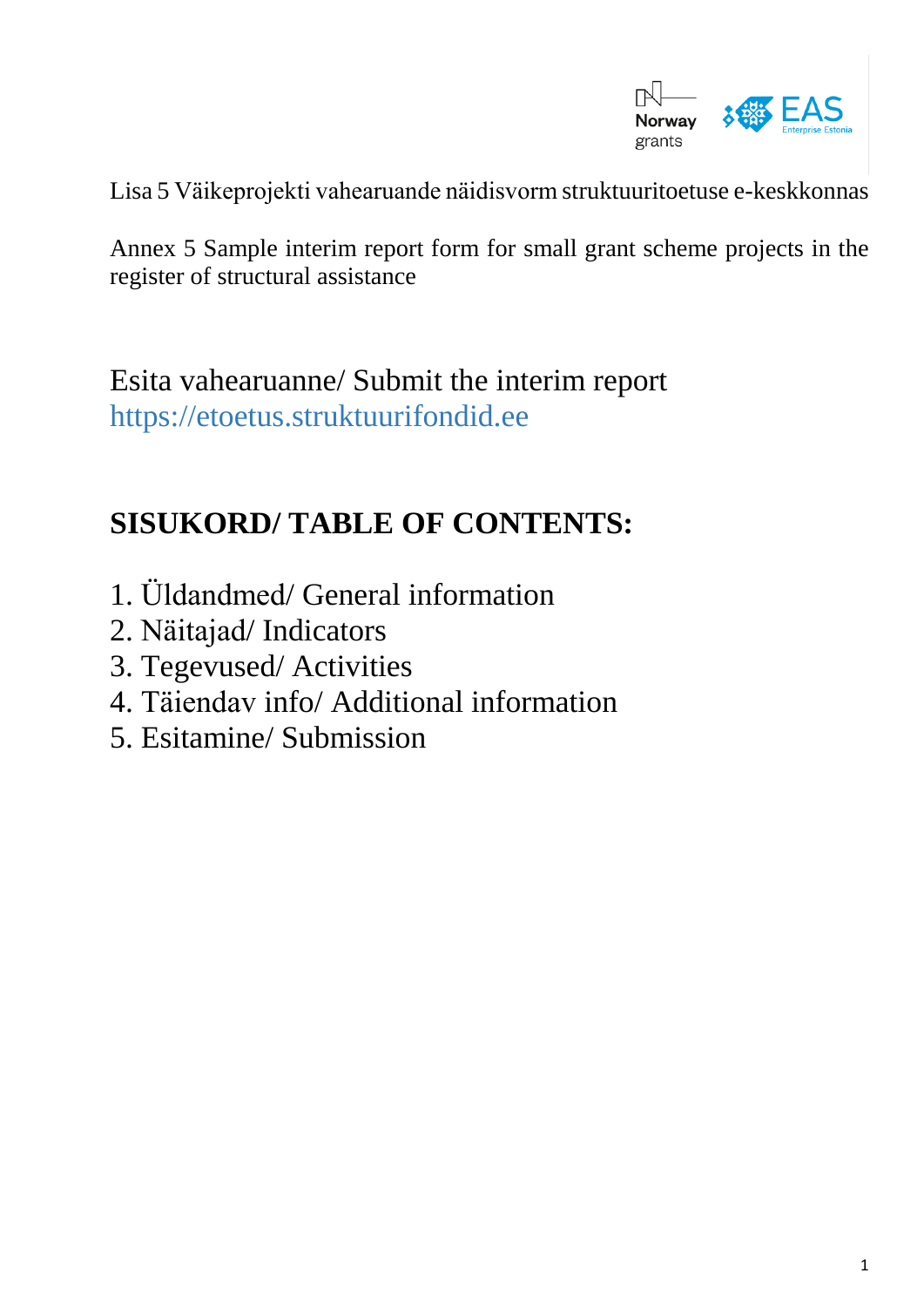

# 1. Üldandmed/ General information

Lehel saate sisestada projekti aruande üldandmed ning vajadusel märkida täpsustusi ja laadida üles lisadokumente. Aruannet saavad e-toetuse keskkonna kaudu näha, muuta ja esitada üksnes projekti kontaktisikuks lisatud isikud.

On the tab you can enter the general data of the project interim report and, if necessary, add clarifications and upload additional documents. The report can only be viewed, modified and submitted via the e-support environment by the persons added as the project contact person.

#### Projekti aruande detailne info/ Detailed information of interim report

| Aruande number/<br>Interim report<br>number:                                  | Täitub automaatselt/Automatically filled                                                                                                                                                                                                          |
|-------------------------------------------------------------------------------|---------------------------------------------------------------------------------------------------------------------------------------------------------------------------------------------------------------------------------------------------|
| Esitamise tähtaeg/<br><b>Deadline for</b><br>submission of<br>interim report: | Täitub automaatselt/ Automatically filled                                                                                                                                                                                                         |
| Aruande seisu<br>kuupäev/<br>Date of the<br>interim period:                   | Sisesta aruantava perioodi lõpukuupäev vastavalt EAS otsusele ja projektilepingus toodule/<br>Insert the end date of the interim period according to the period indicated in EAS decision of<br>approval of the application and project contract. |
| Aruande liik/<br>Type of the report:                                          | Vahearuanne/Interim report                                                                                                                                                                                                                        |
| Aruande täpsustus/<br><b>Specifications:</b>                                  | Koht kuhu vajadusel lisada täiendavat informatsiooni/ Insert additional information about the<br>interim report.                                                                                                                                  |
| Lisadokument/<br><b>Additional</b>                                            | Lisage $fail(id)/$ Attach $file(s)$<br>o                                                                                                                                                                                                          |

## 2. Näitajad/ Indicators

**document**:

Lehel saate sisestada näitajate saavutustaseme viimase aruantava perioodi lõpu seisuga ning lisada selgituse. Alates teisest aruandest kajastatakse aruandes informatsioonis ka eelnevas aruandes esitatud saavutatud sihttase.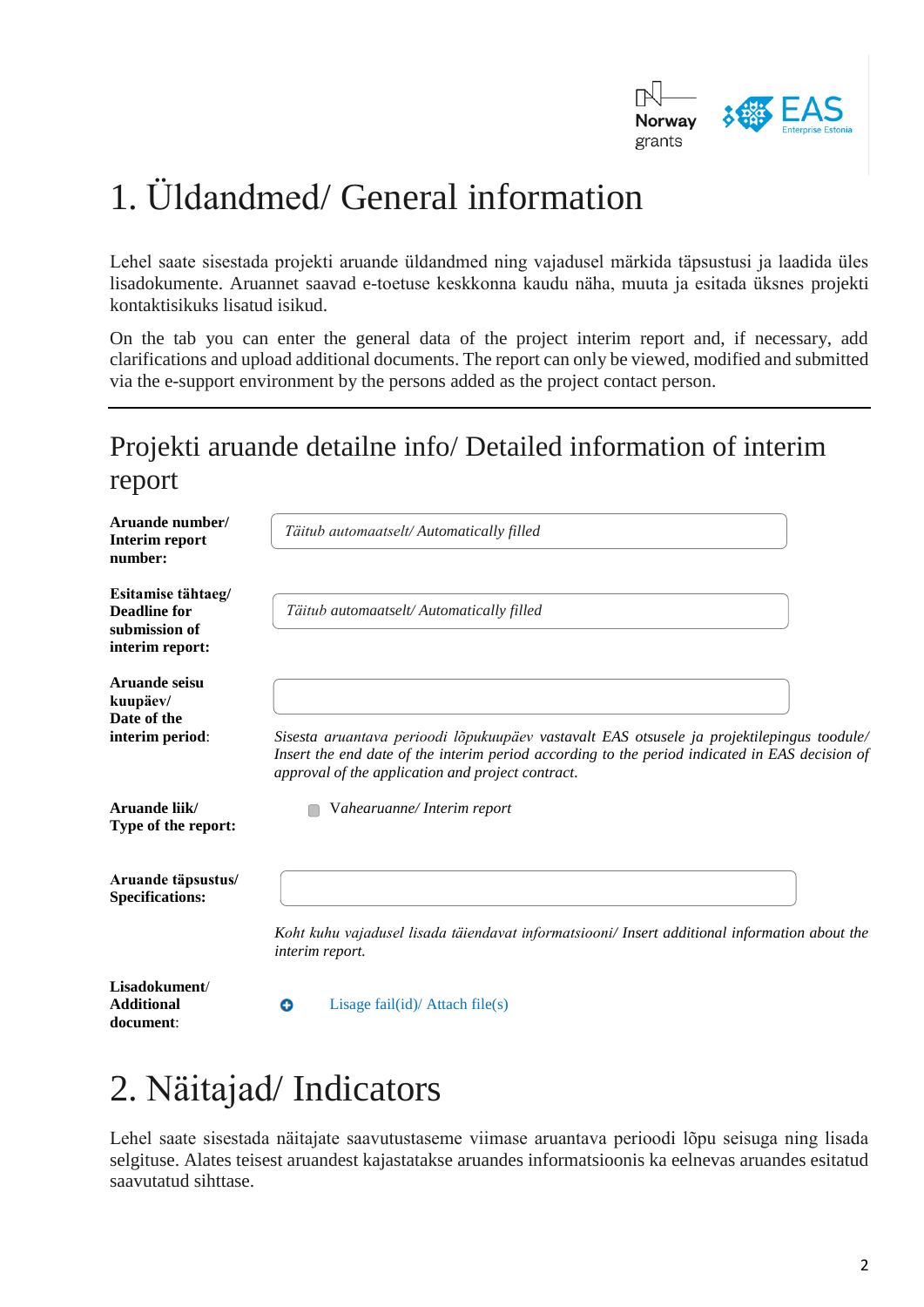

On the tab, you can enter the achievements of the indicators as of the end of the last reporting period and add explanations. From the second report onwards, the achieved target level presented in the previous report is also reflected in the report for information.

| Näitaja nimetus/ Name of the indicator                                                                  | Mõõtühik/Unit | Sihtväärtus/<br><b>Target value</b> | Saavutatud väärtus<br>(aruande seisu<br>kuupäevaga)/ Achieved<br>value (as of the date of<br>the report) |  |  |
|---------------------------------------------------------------------------------------------------------|---------------|-------------------------------------|----------------------------------------------------------------------------------------------------------|--|--|
| Väljundi nimetus (eeltäidetud)/ Name of the outcome (pre-filled)                                        |               |                                     |                                                                                                          |  |  |
| Näitaja nimetus/ Name of the indicator                                                                  | Arv/Number    |                                     |                                                                                                          |  |  |
| Saavutatud väärtuse selgitus:  tekstiväli 4000 tähemärki/ Explanation of the value achieved: text field |               |                                     |                                                                                                          |  |  |
| 4000 characters                                                                                         |               |                                     |                                                                                                          |  |  |
| Meetme/valdkonna ülesed näitajad/ Cross - cutting indicators                                            |               |                                     |                                                                                                          |  |  |
| Näitaja nimetus/ Name of the indicator                                                                  | Arv/Number    |                                     |                                                                                                          |  |  |
| Saavutatud väärtuse selgitus:  tekstiväli 4000 tähemärki/ Explanation of the value achieved: text field |               |                                     |                                                                                                          |  |  |
| 4000 characters                                                                                         |               |                                     |                                                                                                          |  |  |
| Näitaja nimetus/ Name of the indicator                                                                  | Arv/Number    |                                     |                                                                                                          |  |  |
| Saavutatud väärtuse selgitus:  tekstiväli 4000 tähemärki/ Explanation of the value achieved: text field |               |                                     |                                                                                                          |  |  |
| 4000 characters                                                                                         |               |                                     |                                                                                                          |  |  |

## 3. Tegevused/ Activities

Lehel saate sisestada projekti tegevused ning nende elluviimise alguse ja lõpu. Projekti tegevused peavad jääma projekti elluviimiseks kavandatud ajaraami.

On the tab you can enter the activities of the project and the beginning and end of their implementation. Project activities must remain within the time frame planned for the implementation of the project.

**Meetme nimetus (meetme number)**

| Projekti<br>tegevuse                                          | Projekti tegevuse nimetus/<br>Name of the activity | Planeeritud algus ja lõpp/<br><b>Planned start and end</b> | Tegelik algus/<br><b>Actual start</b> | <b>Tegelik</b><br>lõpp/ Actual |  |
|---------------------------------------------------------------|----------------------------------------------------|------------------------------------------------------------|---------------------------------------|--------------------------------|--|
| Tunnus/No                                                     |                                                    |                                                            |                                       | end                            |  |
|                                                               |                                                    |                                                            | XX.XX.20XX                            |                                |  |
| Eelarve rea täpsustus (taotluse vormilt):                     |                                                    |                                                            |                                       |                                |  |
| Tegevuse täpsustus (taotluse vormilt):                        |                                                    |                                                            |                                       |                                |  |
| Täpsustus / kommentaar: tekstiväli 4000 tähemärki             |                                                    |                                                            |                                       |                                |  |
|                                                               |                                                    |                                                            |                                       |                                |  |
| Specification of the budget line (from the application form): |                                                    |                                                            |                                       |                                |  |
| Activity specification (application form):                    |                                                    |                                                            |                                       |                                |  |
| Specification / Comment:   text field 4000 characters         |                                                    |                                                            |                                       |                                |  |
|                                                               |                                                    |                                                            |                                       |                                |  |
| Eelarve rea täpsustus (taotluse vormilt):                     |                                                    |                                                            |                                       |                                |  |
| Tegevuse täpsustus (taotluse vormilt):                        |                                                    |                                                            |                                       |                                |  |
| Täpsustus / kommentaar: tekstiväli 4000 tähemärki             |                                                    |                                                            |                                       |                                |  |
|                                                               |                                                    |                                                            |                                       |                                |  |
| Specification of the budget line (from the application form): |                                                    |                                                            |                                       |                                |  |
| Activity specification (application form):                    |                                                    |                                                            |                                       |                                |  |
| Specification / Comment:   text field 4000 characters         |                                                    |                                                            |                                       |                                |  |
| 3                                                             |                                                    |                                                            |                                       |                                |  |
| Eelarve rea täpsustus (taotluse vormilt):                     |                                                    |                                                            |                                       |                                |  |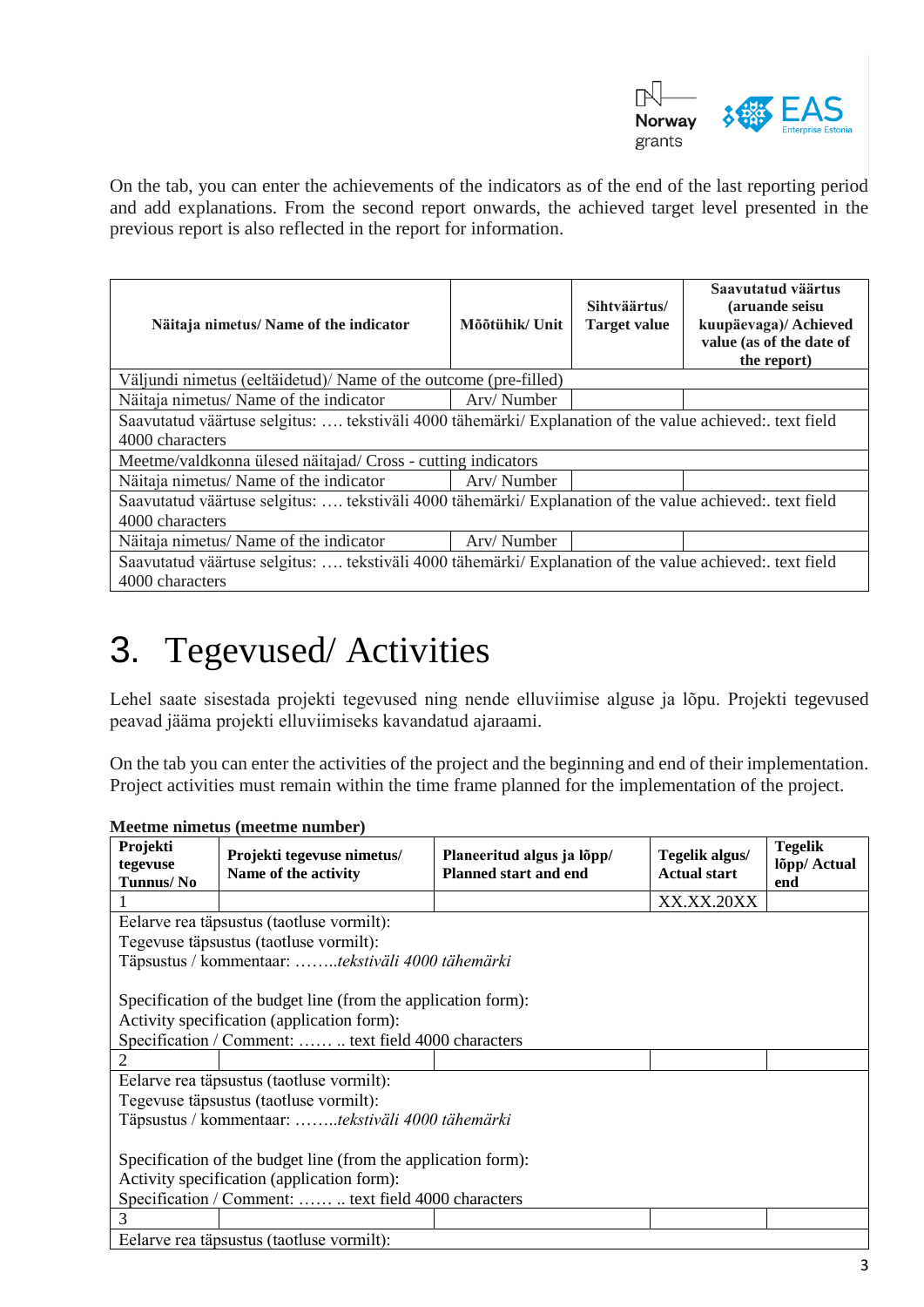

Tegevuse täpsustus (taotluse vormilt): Täpsustus / kommentaar: ……..*tekstiväli 4000 tähemärki*

Specification of the budget line (from the application form): Activity specification (application form): Specification / Comment: …… .. text field 4000 characters

#### 4. Täiendav info/ Additional information

**Implementation of the action plan** 

**Tegevusplaani täitmine/** Lisage fail/ Attach file

*Lisa failina ülevaade projektiplaanis toodud tegevusplaani täitmise kohta. Täienda projektiplaanis toodud tegevusplaani, lisa tabelile täiendav veerg ning anna ülevaade aruandlusperioodi edusammudest tegevusplaani elluviimisel. Lisa fail.* 

*Add file with an overview of the implementation of the action plan indicated in the project plan. Add an additional column to the action plan table and provide an overview of the progress in implementing the action plan during the interim period. Attach file.*

NB! Täitmiseks vaid tööstuse ja rohetehnoloogia valdkonna projektidele./ To be completed only for Green Industry Innovation projects:

| Selgitus keskkonnamõju<br>Kohta (aastane<br>ülevaade)/ Explanation<br>on environmental |                                                                                                                                                                                                                                                                                       |
|----------------------------------------------------------------------------------------|---------------------------------------------------------------------------------------------------------------------------------------------------------------------------------------------------------------------------------------------------------------------------------------|
| impact (annual<br>review)                                                              | Tekstiväli 4000 tähemärki/4000 characters.                                                                                                                                                                                                                                            |
|                                                                                        | Selgitus/lisainfo <i>aastase</i> keskkonnamõju saavutamise kohta. Selgitada mõju mõõtmise viisi ning<br>aastast vähenemist võrrelduna taotlusvormis planeeritud sihtväärtusega. Nimeta aasta, mille<br>kohta ülevaade antakse.                                                        |
|                                                                                        | Explanation/additional information on the achievement of environmental results. Explain the<br>method of measuring the impact and the annual decrease compared to the target value planned<br>in the application form. Name the year, for which the overview is given.                |
| Projekti majanduslik<br>mõju/Economic impact<br>of the project                         |                                                                                                                                                                                                                                                                                       |
|                                                                                        | Tekstiväli 4000 tähemärki/4000 characters.                                                                                                                                                                                                                                            |
|                                                                                        | Selgitus projekti majandusliku mõju saavutamise kohta, tuginedes eelmise kvartali bilansi ja<br>kasumiaruande infole. Kui majandusliku mõju saavutamisse panustab partner, siis ülevaade ka<br>partneri kohta (esitada ka partneri bilanss ja kasumiaruanne).                         |
|                                                                                        | An explanation of the achievement of the economic impact of the project, based on the<br>information in the previous quarter's balance sheet and income statement. If the partner<br>contributes to the achievement of the economic impact, then give an overview of the partner, too |

*(also submit the partner's balance sheet and income statement).*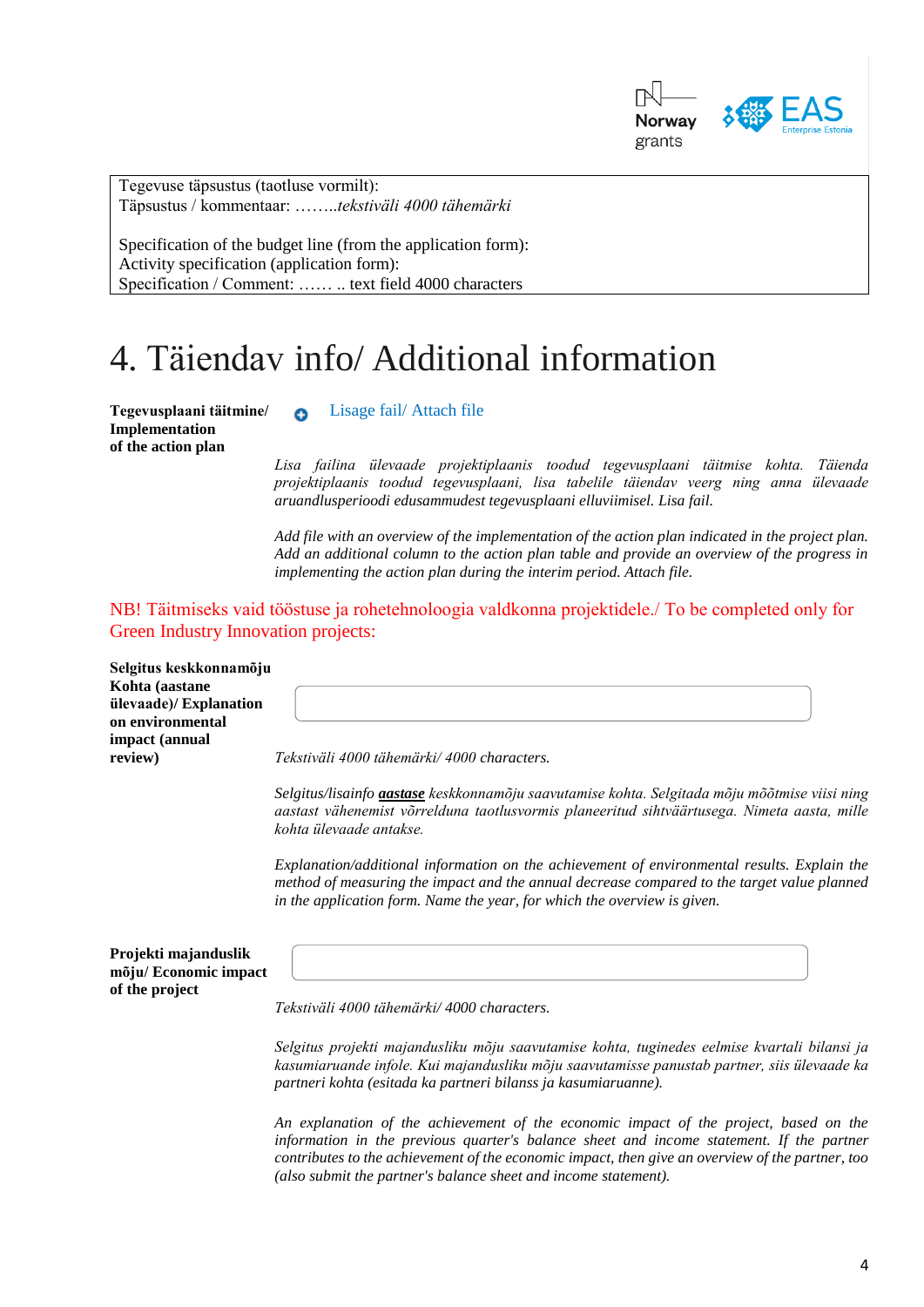

**Bilanss ja kasumiaruanne Balance sheet and**  $\bullet$  Lisage fail/ Attach file **income** 

**statement:** *Lisage taotleja bilanss ja kasumiaruanne (vahearuande esitamise hetkele eelnenud kvartali seisuga)/ Attach the applicant's balance sheet and income statement (as of the quarter preceding the time of submission of interim report).*

**Kas projektiplaanis planeeritud ja teostatud tegevuste** JAH/ YES **vahel oli erinevusi?/** *EI/ NO* **Were there any differences between planned and conducted activities?**

*Tekstiväli 4000 tähemärki/ 4000 characters. Palun loetleda need erinevused ja põhjendada lühidalt. Please list these differences and give a short justification.* 

**Planeeritavad muudatused uuel aruandlusperioodil/ Planned changes in upcoming reporting** 

**period** *Tekstiväli 4000 tähemärki/ 4000 characters.*

*Kui planeerite tegevuste muudatusi järgmises aruandeperioodis siis palun selgitage muudatuste sisu ning põhjendage muudatuste vajadust.*

*If you plan changes in activities in the next reporting period, please explain the content of the changes and justify the need for changes.* 

**Teavitustegevused/ Communication activities**

*Tekstiväli 4000 tähemärki/ 4000 characters.*

*Loetle ellu viidud teavitustegevused (vastavalt kommunikatsiooniplaanile, nt projekti kodulehe loomine, teavitusürituste korraldamine, sihtrühmade teavitamine). Lisa ka loodud kodulehe aadress.*

*Please list all communication activities implemented in the reporting period (according to communication plan, i.e. creating a project webpage, organizing information events, informing the target groups). Include the website address created.*

**Sümboolika/ Logos**

*Tekstiväli 4000 tähemärki/ 4000 characters.*

*Lisage selgitus sümboolika kasutamise kohta/ Explain usage of logos.*

*NB! Toetuse saaja peab toetuse kasutamisel näitama, et tegemist on Norra finantsmehhanismidest rahastatud Projektiga. Selleks lisab toetuse saaja ettevõtte kodulehele info projekti elluviimise ja toetuse saamise kohta koos EASi ja Norway Grants logodega.*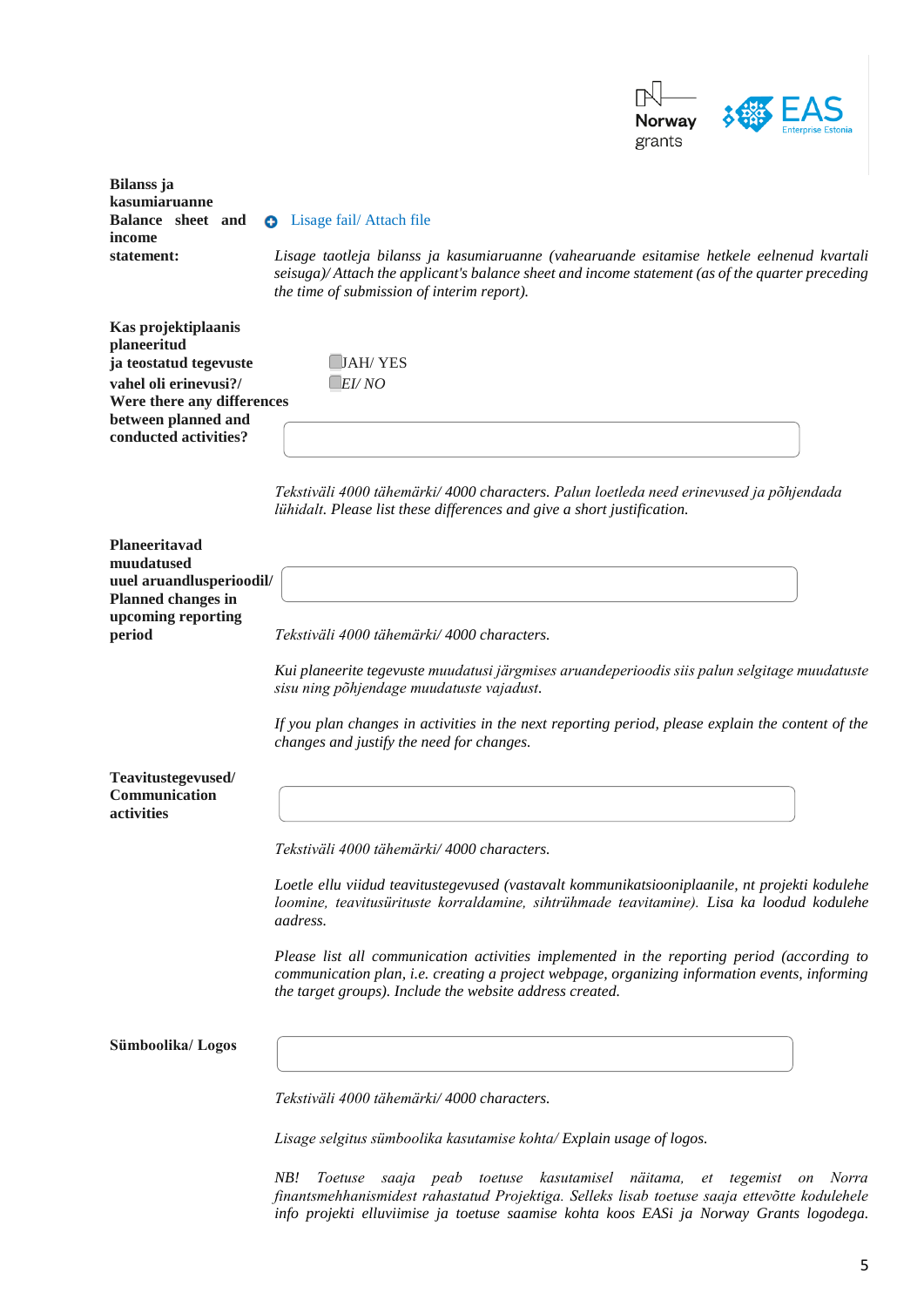

*Ühislogo on ülal viidatud ning logod kättesaadavad ka EAS kodulehel [www.eas.ee/norratoetus](http://www.eas.ee/norratoetus)* 

*Project promoter must show to public that Project is financed by Norway Grants. In due course of implementation, Project promoter shall add logos of Enterprise Estonia and Norway Grants to its web-page. Joint logo of EAS and Norway Grants is shown above and is accessible in EAS web-pag[e www.eas.ee/norwaygrants](http://www.eas.ee/norwaygrants)*

**Teavitusnõuete täitmist tõendavad dokumendid/ Documents proving C** Lisage fail/ Attach file **compliance with information requirements**

*Lisage teavituskohustuse täitmise tõendamiseks lisamaterjale (ürituste materjalid, fotod, logode kasutamine jms).*

*Add additional materials (event materials, photos, etc.) to prove compliance with the information and communication requirements.* 

**Ülevaade partnerlusest/ Overview of partnership(s)**

*Tekstiväli 4000 tähemärki/ 4000 characters.*

*Andke ülevaade projekti partneri(te) tegevustest aruandlusperioodil ning andke hinnang senisele koostööle.* 

*Give an overview of the activities of the project partner(s) during the reporting period and assessment to the cooperation.*

## 5. Esitamine/ Submission

Lehel saate üle vaadata sisestatud andmed (läbi genereeritud pdf-faili) ja esitada projekti aruande rakendusüksusele. Enne aruande esitamist peate kinnitama esitatud andmete korrektsust.

On the tab you can review the entered data (via the generated pdf file) and submit a project report to Enterprise Estonia. You must confirm the accuracy of the information provided before submitting your report.

#### Aruande esitamine/ Submit the report

Palun veenduge, et sisestatud andmed on korrektsed. Please make sure the information you entered is correct.

Rakendusüksusele esitatava aruande versiooni saate enne esitamist alla laadida ja üle vaadata siit: aruanne\_5\_28062018\_135108.pdf

You can download and review the version of the report submitted to the implementation unit before submitting it here: report\_5\_28062018\_135108.pdf